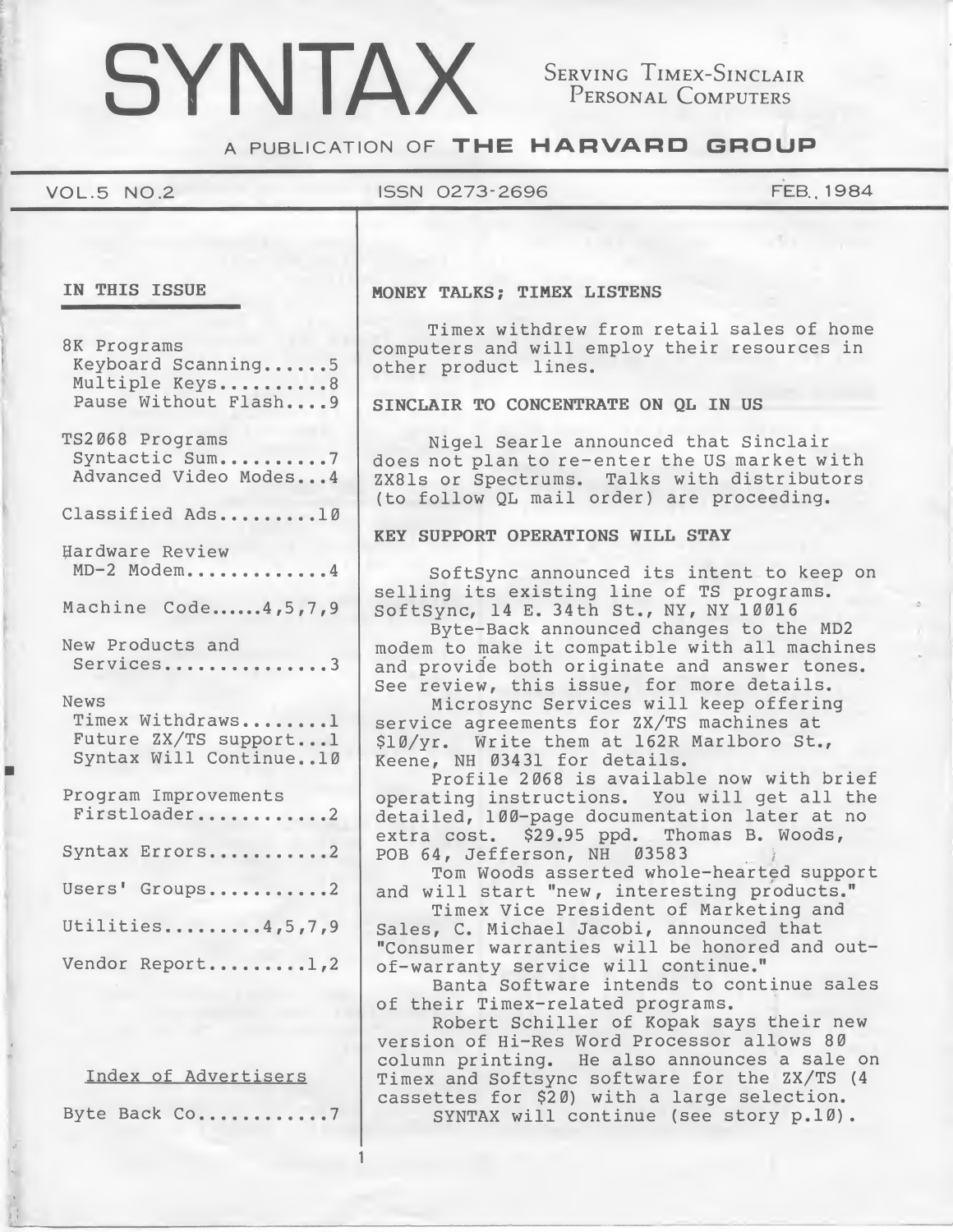SYNTAX ERRORS: Ohm's ZXLaw, Dec.83, line 390, should read: 390 PRINT "POWER  $(P) = "$ ; (V\*\*  $2)$  /R; "  $W$ "

### PROGRAM IMPROVEMENTS

You can stop Firstloader before it translates by POKEing 45013,201. This stub leaves the ZX/TS bytes in high memory, starting at 49277. To restore the translator, you simply POKE 45013,205 and then enter the command RAND USR 45013. This trick lets you examine the original data.

#### VENDOR REPORT

Address complaints about Frog Software or Sinclair Computing to Regional Chief Inspector, Northeast Region, 1633 Broadway, New York NY 10097 Attn: Mail Fraud Division, 212/974-8501.

Mindware advertised a Monitor program to use with ZX/TS machines in SYNTAX Dec.83. They inform us the program doesn't work and isn't available anywhere.

Pegasus Microsystems will fill all outstanding orders but stopped accepting any after January. They will shift their business to other machines and stop selling retail.

Memotech continues to support the TS1000 although they are getting out of the Timex business.

SYNTAX received a complaint about Roger Valentine's book, The Timex-Sinclair 2068, published by John Wiley. Wiley told us that an independent reviewer, using a 2068, checked the complaint by choosing <sup>5</sup> programs at random and they ran without change. Ignore references to a 16K Timex <sup>2</sup> 000, the programs work on 48K 2068s. Watch out for graphics, they differ. Wiley used advance versions of Timex manuals to check the book and some problems exist because of late changes in the machine. If you note problems in this book, write to Wiley Press, John Wiley & Sons, 605 Third Ave., NY, NY 10158. They will reply to your inquiry and use your input to

correct the next printing. If you consider buying this book, satisfy yourself that you will be able to repair minor problems.

C-20 Magazine stopped publishing and has issued refunds for its undelivered issues.

Starburst Software ceased pub lication of ZX/TS software and gone out of business on Feb. 1, 1984.

We received another complaint of non-delivery by Kopak Creations, dated Feb.12 '84, amounting to \$40.

We've heard that Timex Town Software, Omnitronics (Z-dubber), and Jameco (keyboard conversion kits) plan to drop Timex-related lines. We also hear that Z-West newsletter stopped printing.

# ZX/TS USERS' GROUPS

To check for a local group that's not listed, or to announce <sup>a</sup> new group, call 617/456-3661 or write SYNTAX, RD <sup>2</sup> Box 457, Bolton Rd., Harvard, MA 01451. Send SASE for name of group in your area.

Clinton, CT: Southeastern Connecticut TS User's Group meets at Hull Library. Contact Gary Cummings, 203/669-2342.

New Haven, CT: Sinclair Study Group, c/o Chris Baldwin, 16 Lewis St., New Haven, CT

Collinsville, CT: New group forming, contact David Dubay, 28 Claire Hill Rd., POB 78, Collinsville, CT 06022, 203/673-7069.

Stamford, CT: New group, contact Barbara Karp, 139 Downes Ave., Stamford, CT 06902, 203/359-2124.

Memphis, TN: Memphis User Group, Correction: Andy Boles, 2059<br>Pennel Cove, Memphis, TN 38116, Pennel Cove, Memphis, TN 901/346-0890.

Butler, WI: New address for Sinclair Milwaukee Users Group Ltd. (SMUG), Box 101, Butler, WI 53007.

2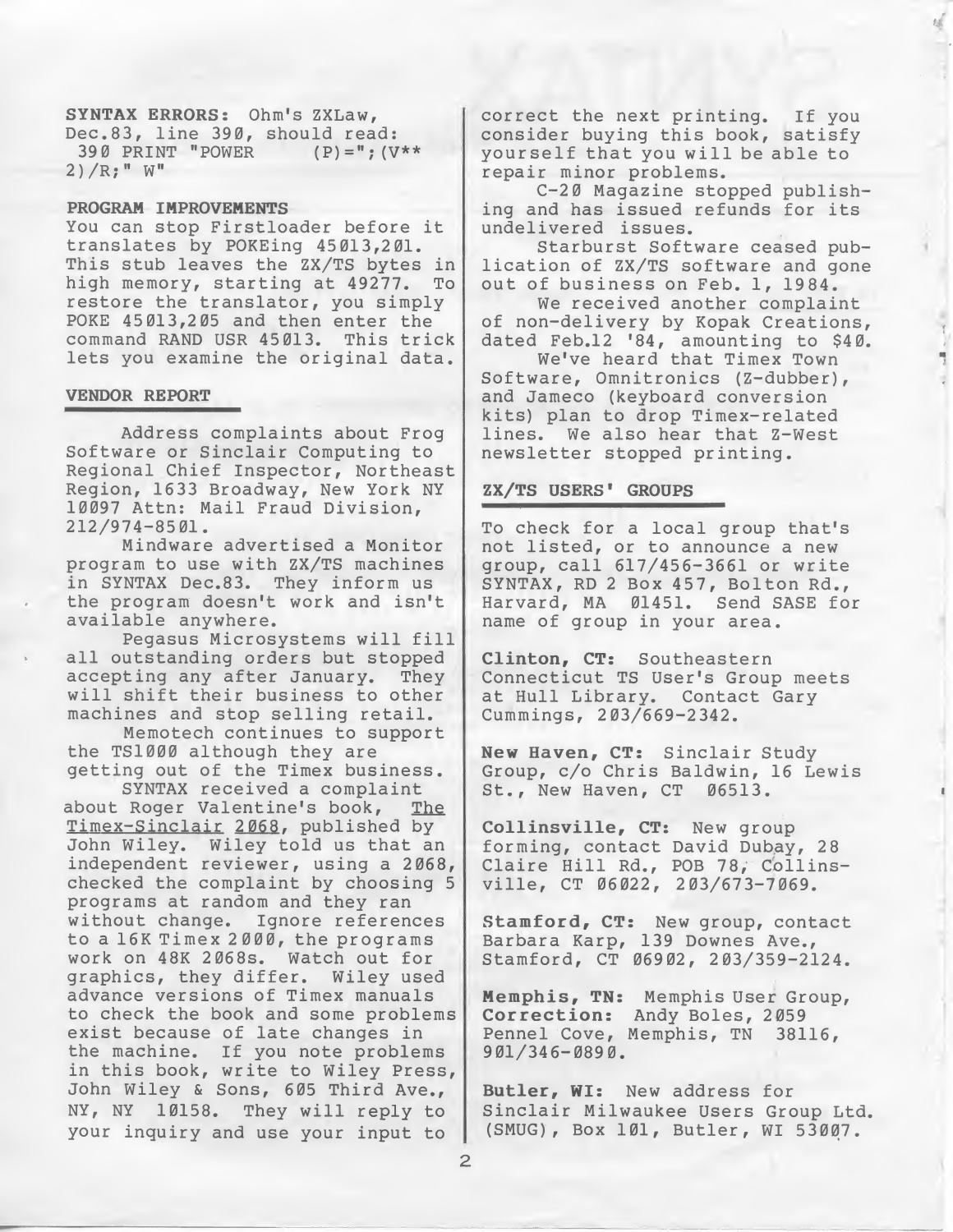# NEW PRODUCTS AND SERVICES

TS-INTERCOM, a special interest group on CompuServe, allows ZX/TS users with ZCOMM software and a modem to exchange programs and information. Contact TS-INTERCOM, 1908-715 Don Mills Rd., Don Mills, Ontario, Canada M3C 1S4, 416/424- 1895, CIS ID 70261,166.

Pheonix Enterprises (1780 N. DuPont Hwy., No. 17, Dover, DE 19901 , 302/734-0179) announces T/S COUNT, an accounting package (\$29.95), and OPERATION PHEONIX, a strategy game using music and hi-res color<br>graphics (\$19.95). Both written graphics (\$19.95). originally for the 2068 but available for the ZX/TS at \$20 and \$14.95, respectively.

D. Lipinski Software (2737 Susquehanna Rd., Roslyn, PA 19001) offers CHECK-B, a comprehensive check book program for the TS2068. \$20 price includes cassette and a free update when Timex releases a new mass storage device for 2068s.

Textwriter 2000 TS2068 wordprocessor prints standard or full width pages on TS2040 (two column output). Includes full editing, reformatting, word wrap, tab stops,<br>and block moves. \$18.95 cassette and block moves. from Robert Fingerle, 39639 Embarcadero, Fremont, CA 94538.

A&J Micro Drive, a reworked Entrepo (formerly Exetron) stringy floppy works with CAI Instrument's wafers, but incorporates an improved operating system including program chaining and MC SAVE/LOAD. ZX/TS, \$149.50 from A&J Micro Drive, 1050 "I" East Duane Ave., Sunnyvale, CA 94086, 408/732-9292.

Maples Enterprises (688 Moore St., Lakewood, CO 80215) introduces Harmonium, a <sup>4</sup> voice ZX/TS sound board kit utilizing normal com-<br>ponents + \$9 sound chip. Scheponents +  $$9$  sound chip. matic, doc. and suppliers list, \$5. ACZ General Ledger 2.000 comes with a comprehensive instruction manual, binder, and cassette for TS2068 at \$39.95 <sup>+</sup> \$1.50 P&H. Designed to meet the accounting needs of a small business, the program produces printed reports on the TS2040 including journal, ledger, monthly and YTD income statements, balance sheets, trial balances, and <sup>a</sup> chart of accounts. Interfaces to CARDCO numeric keypad (\$44.95+\$1.50 P&H). From Cottage Technology, 5720 W. Little York, Suite 178, Houston, TX 77091, 713/448-7058.

JK Audio is back in business (POB 3295, Escondido CA 92025-0580, 619/741-5132) and offering the JK-500 series of interfaces for the ZX/TS. Features include <sup>2</sup> 16-bit I/O ports, real time clock, ADC, and 8K nonvolatile RAM, in many different combinations, from \$125.95 to \$174.95 (bare board \$49.95), <sup>+</sup> 3% P&H (US), 8% (for).

HS-1 High Speed Interface connects two ZX/TS machines together, using one for computing and one for display. Results in steady display while running 5.5 times faster than SLOW mode. \$98 assemb., \$78 kit, from Interface Design, POB 151, Rexford, NY 12148.

Timex/Sinclair Ideabook demonstrates how to solve problems with 50 ready-to-run programs for the<br>ZX/TS. By David Ahl, softcover By David Ahl, softcover, 150pp., \$8.95 from Creative Computing Press, 39 E. Hanover Dr., Morris Plains, NJ 07950.

Adropos Technology (1071-A Avenida Acaso, Camarillo, CA 93010, 805/ 482-3605) announces SIN-16, a 16K RAM (\$25.95+\$4 P&H), Dr. Floyd, an Eliza like program, Graphics Pak 1, five programs for drawing and saving graphics, and Wordplay, five game programs for teaching literature and grammar (\$12.95 ea or \$25 for all 3, plus \$2 P&H), all for ZX/TS machines.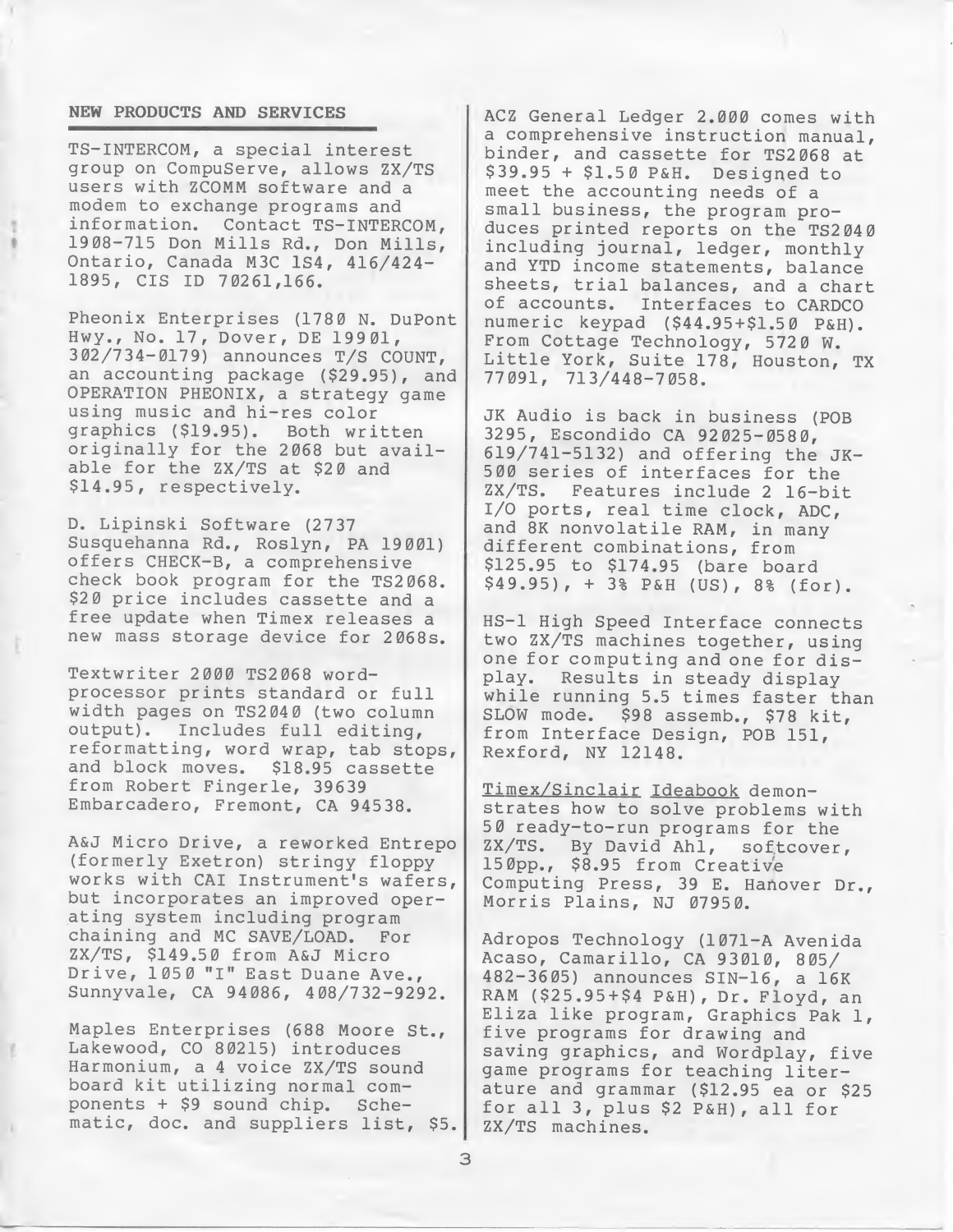# HARDWARE REVIEW

| From:  | Product: MD-2 Modem<br>Machines: ZX/TS 2K or 16K<br>Byte-Back Co. |  |
|--------|-------------------------------------------------------------------|--|
|        | Rt 3 Box 147, Brodie Rd.<br>Leesville SC 29070<br>803/532-5812    |  |
| Price: | \$149.95 Assem.<br>\$119.95 Kit                                   |  |

Byte-Back continues their tradition of fine products for the ZX/TS with the MD-2, an originate only direct connect modem with software for ASCII translation, program and text upload/download, and printing (RS232 or TS2040).

Since the introduction of the MD-2B, Byte-Back no longer sells the MD-2. The MD-2B can originate or answer via a hardware switch, but in all other respects is an MD-2. None of the modems answer the phone or dial. Byte-Back has upgrade kits from MD-2 to MD-2B. They also sell a TS2068 Modem with identical features, same price, under the name MD-68. You can get <sup>a</sup> kit allowing you to switch your MD-2 or 2B to <sup>a</sup> MD-68 at will.

ZCOMM, the software provided with Byte-Back modems, comes on cassette with a 2K RAM version on one side, and a 16/64K version on the other. Both versions are recorded twice with different recorders to ensure the tape will load. It seems <sup>a</sup> sturdy program.

Several times during testing the modem I thought I had uncovered <sup>a</sup> bug in ZCOMM, but it turned out to be a feature: when storing text from the phone line into program memory, ZCOMM's stores the bytes in memory. When memory fills, the<br>system appears to crash. Actually, system appears to crash. it munches the text for <sup>a</sup> while (over <sup>a</sup> minute) and turns it into REM statements. This way, you can store an entire conversation in memory, then SAVE or LLIST it.

For a sturdy product with better support than you'll get from Timex, get the MD-2B.

# RECIPES FOR 2068 ADVANCED VIDEO

Your TS2068 can display lines of <sup>64</sup> characters, more detailed color, or a completely separate display file. We show you how to activate these functions and plot hi-res (512x192) points.

First, use program <sup>1</sup> to move system variables out of the area used by DFILE 2, change video mode, and clear DFILE 2. Timex supplied this machine code. LOAD & RUN it; use p.248 of your 2068 manual to choose video mode. (Mode 62 gives the best <sup>64</sup> col. display.)

Now use program <sup>2</sup> to accept Y,X-pairs and plot on the 64-column Prior plots aren't erased.

Hints: G=file number (0-1) K=high digits, character line (0-2) I=scan line in character line  $(0-7)$ J=low digits, character line (0-7) H=character position in line (0-31) S=dot position in character  $(7 - \emptyset)$ 

POKE ØlGK KIII JJJH HHHH, SSS Binary: High byte Low byte,Data

1 REM Don't NEW after this CLEAR 65399  $\bar{z}$ 2 DEEAD A,B,C,D,E,F<br>5 READ A,B,C,D,E,F<br>0 DEEA 10,11,12,13,14,15 10 READ 0\$ 15 LET  $P = 3$ 10 FOR 2-1<br>30 Let x\$=0\$(p to 65437<br>40 Let x\$=0\$(p to p+1)<br>40 Let v=val (x\$(1))\*16+val (x  $(2)$   $\begin{array}{c} 60 \text{ } 60 \text{ } 60 \text{ } 60 \text{ } 60 \text{ } 60 \text{ } 60 \text{ } 60 \text{ } 60 \text{ } 60 \text{ } 60 \text{ } 60 \text{ } 60 \text{ } 60 \text{ } 60 \text{ } 60 \text{ } 60 \text{ } 60 \text{ } 60 \text{ } 60 \text{ } 60 \text{ } 60 \text{ } 60 \text{ } 60 \text{ } 60 \text{ } 60 \text{ } 60 \text{ } 60 \text{ } 60 \text{ } 60 \$ 70 NEXT X<sup>773</sup><br>80 INPUT "Video Mode:";V<br>80 PONE 65412,V\_ 90 POKE 65412,0<br>100 PRNDOMIZE USR 65400<br>100 PRTA "F3,3E,01,03,54/DB,FF,<br>05,FF,D3,FF,3E,01,F5,F5,C0,8E,0E<br>.F5,D6,FF,03,BF,D3,FF,AF,D5,F4,F<br>1,FE,80,20,03,32,C2,5C,F5,C9<br>5 DEF FN R(N),D)=N-INT (N/D)\*D<br>7 OUT 255,62<br>10 INPUT "Y 10 INPUT "YK=191 from top? ";<br>20 LET KR=INT (Y/64)<br>30 LET JJJ=FN R(FN R(Y,64)/8)<br>40 LET JIJ=FN R(FN R(Y,64)/8)<br>50 INPUT "XK=511 fm left?")X<br>60 LET HHHHH=INT (X/16)<br>70 LET G=INT (FN R(X,16)/8)<br>90 LET DAT=2t(7-888) 90 LET 08T=2117-555) 110 LET ADDR=16384+6\*8<br>48+III\*256+JJJ\*32+HHHHH<br>120 POKE ADDR.DaT ADDR=16384+G\*8192+KK\*20 8+III¥256+JJJ+32+<br>120 POKE ADDR,DAT<br>130 SO\_IO\_10 130 60 TO 10<br>SYNTACTIC SUM: 20919, TS2068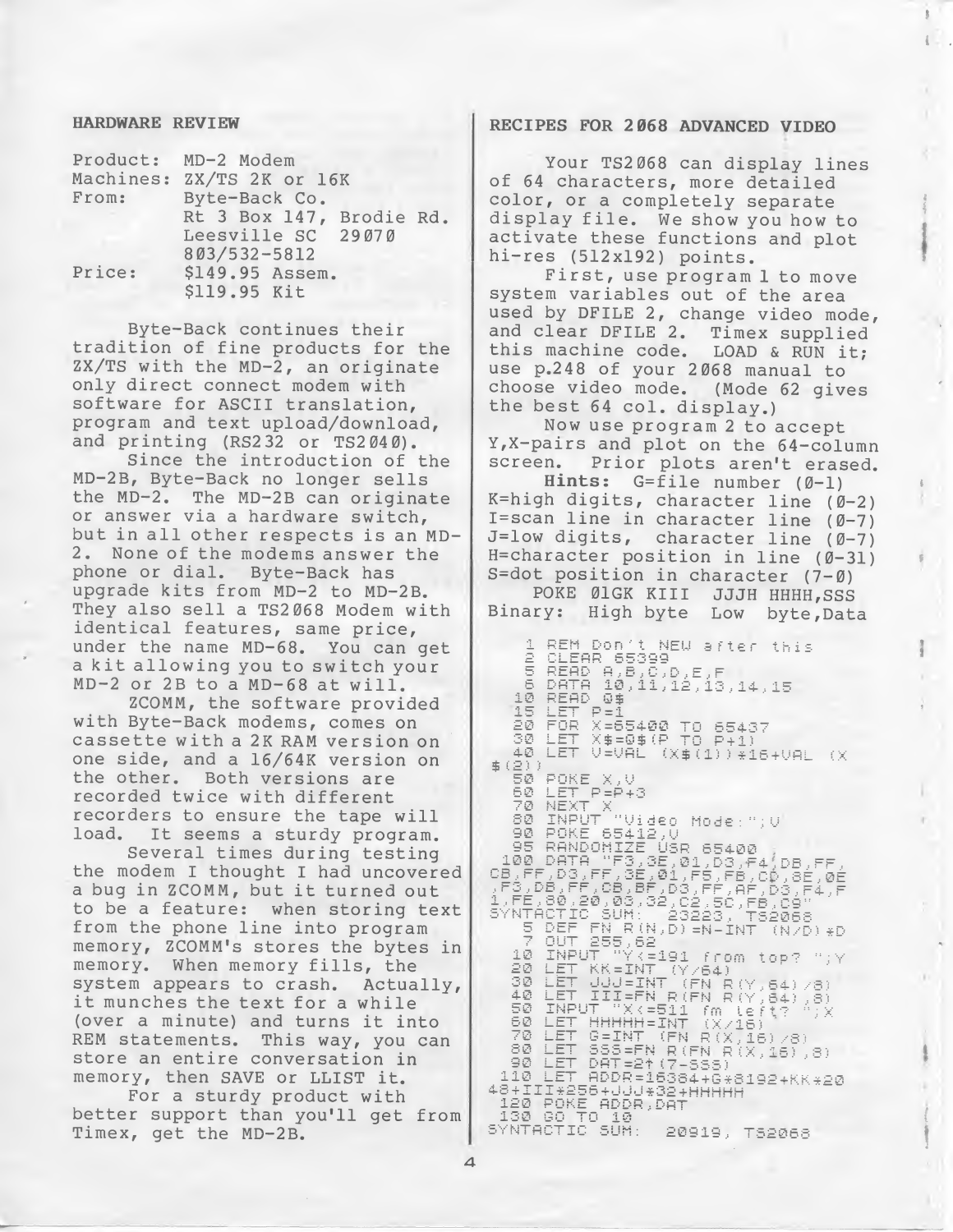#### KEYBOARD SCANNING

Your 2068 uses ports to scan its keyboard, as do all Sinclairs. Each uses the same addresses, but the data differs.

As you know, Sinclair uses the CPU to scan its matrix keyboard. Forty keys, arranged as <sup>8</sup> half-rows of <sup>5</sup> keys each, provide all the functions. Additional keys simply connect parallel to a primary key.

From the ZX/TS schematic, we know that the <sup>5</sup> lines KBD0-KBD4 connect vertical columns of keys--0 connecting SHIFT, A, Q, 1, Ø, P, ENTER, and SPACE; <sup>4</sup> connecting V, G, T, 5, 6, Y, H, and B. You'll find this pattern from <sup>Z</sup> to SYMBOL SHIFT, <sup>X</sup> to M, and <sup>C</sup> to N.

Each half-row connects to one ADDRESS line of the CPU. As you see in Figure 1, the half-row connects to A8-A15 (via a diode).

When 280 processors execute a port command--IN or OUT--the lines A8-A15 contain a number from one of the registers. The instruction IN r,(C) reads the port number held in C, places the data read in r, and puts register <sup>B</sup> on address lines A8-A15 during the read (see p. 254 of the Zilog programming manual). If r stands for register A, this assembles to ED, 78 (237, 120 dec.)--just what you find in the<br>Spectrum at 0296H (662 dec.). C Spectrum at 0296H (662 dec.). contains the port address FE (254). By using LD BC,portadd followed by IN A,(C) we can specify portadd as the <sup>16</sup> bit number to place on the address bus during a port read. Effectively, we get <sup>16</sup> bit port addresses. Now let's arrange the data from the Spectrum manual.

BC Register Scanned BC Register<br>Hex Dec n Keys Keys n Dec Hex n Keys Keys n Dec Hex<br>3 1-5 0-6 4 61438 EFFE F7FE 63486 3 1-5<br>FBFE 64510 2 Q-T P-Y 5 57342 DFFE FDFE 65022 1 A-G NR-H 6 49150 BFFE FEFE 65278 Ø CS-V SP-B 7 32766 7FFE Note that register <sup>C</sup> always holds FE, port 254, to read the keyboard. Register <sup>B</sup> sequences



Figure 1. ZX/TS Keyboard Wiring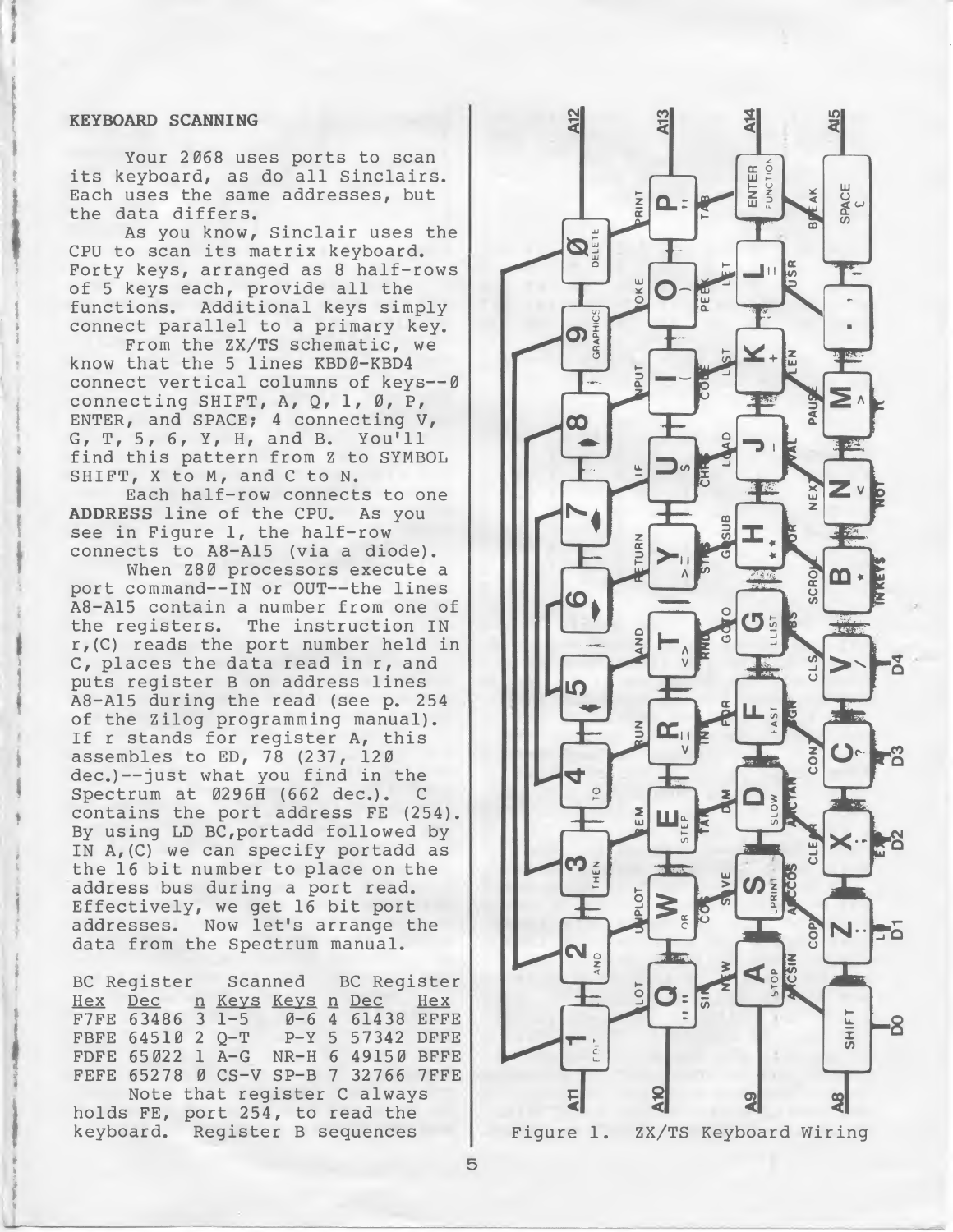down if you use n as your guide in<br>reading the numbers in order. Add reading the numbers in order. <sup>8</sup> to n and you'll find the address line that connects to the half-row scanned by that address. Another table may help.

Line A8 A9 A10 All A12 A13 A14 A15 Line A8 A9 A10 A11 A12 A13 A14 A15<br>n 0 1 2 3 4 5 6 7<br>2\*\*n 1 2 4 8 16 32 64 128 2\*\*n 1 2 4 8 16 32 64 128 <sup>B</sup> 254 253 251 247 239 223 191 127 Bhex FE FD FB F7 EF DF BF 7F

Now let's look at bit patterns on address lines for each <sup>B</sup> value.

|                |        | <b>ADDRESS</b><br>LINE |    |   |   |   |    |    |    |    |  |
|----------------|--------|------------------------|----|---|---|---|----|----|----|----|--|
| $\overline{B}$ | Reg    |                        | Ø8 |   | Ø | 1 | 12 | 13 | 14 | 15 |  |
|                | FE 254 |                        | Ø  |   |   |   |    |    |    |    |  |
| FD             | 253    |                        |    | Ø | ı | ı | ı  | ı  |    |    |  |
| FB             | 251    |                        | 1  | ٦ | Ø |   | ٦  |    | ш  |    |  |
| F7             | 247    |                        |    |   |   | Ø | ٦  |    |    |    |  |
| EF             | 239    |                        |    |   |   |   | Ø  | 1  |    |    |  |
| DF             | 223    |                        |    |   | 1 |   | ٦  | Ø  | ı  |    |  |
| BF             | 191    |                        |    |   |   |   |    | ٦  | Ø  |    |  |
| 7F             | 127    |                        |    |   |   |   |    |    |    | Ø  |  |

As you see, when B=254, only a key connected to A8 could make a Ø on any of the KBD lines because all other address lines equal 1. Since the keyboard simply connects a KBD line to an address line, you can get a zero on KBD0 by pushing the key that corresponds to both B=FE & KBD0 (caps shift). You can make zero on KBD4 by pushing V. If you push both <sup>V</sup> & caps shift, both KBD0 & KBD4 go to zero, while all the other KBD lines stay at 1. more keys, get more zeros, up to 5.

Once I thought that KBDn stood for KeyBoarD n; now <sup>I</sup> know it means KeyBoard Data n. Those Data lines take inputs and combine them into number form using binary weights. (D5 is unused; D6 is cassette in. See Mather White's article (in this issue) on multiple keys and you'll see that D4 shifts to D5 in 16422.) If we take all the combinations of <sup>5</sup> bits and arrange them in a table, we can see the possible numbers. In the table, # stands for a key with no letter—a SHIFT, SPACE or ENTER.

| Number |     |   | DT |   | D2 D3 D4 |    | Keypress        |
|--------|-----|---|----|---|----------|----|-----------------|
| 31     |     |   |    |   |          |    | KEY<br>NO       |
| 30     |     | Ø |    |   |          |    | #AQ10P##        |
| 2.9    |     |   | И  |   |          |    | <b>ZSW29OL#</b> |
| 27     |     |   |    | Ø |          |    | XDE38IKM        |
| 23     |     |   |    |   | Ø        |    | CFR47UJN        |
| 15     |     |   |    |   |          | Ø  | VGT56YHB        |
| Binary | Val |   |    |   |          | 16 |                 |

See that if you press no key, all the data bits equal one and the machine sees 31. Pressing one key makes the corresponding bit equal zero and subtracts the binary value from <sup>31</sup> to generate the number in the left column. If you read down any column under the keypress heading, you will recognize a halfrow of your computers keyboard. On the right side of the computer, the keys read from right to left, just what you expect when you look at a ZX/TS schematic for the key matrix.

Well, what if you push more than one key? Stay in one half-row and you will generate the remaining numbers. If you push keys in other rows, the keyscan routine will sort them as <sup>B</sup> takes different values.

Every combination of keys in a half-row generates a unique value. Pressing combinations subtracts the key-values from the no-key value.

Although Sinclair machines do not use this keyboard property, you can see it with <sup>a</sup> simple program on your 2068. If you enter: 100 PRINT AT 0,0;IN 65022:GO TO 100 you can press ASDFG half-row keys in combination and see what values result. Change the argument of IN to 57342 and you move to the POIUY half-row. Try each address shown in the first table of this article. Notice that the value depends only on position in the half-row; halfrow selection varies with address.

Now try this. With no key pressed, and the preceding one-line program entered, put a tape in your recorder and play it into the machine. Notice that the number on your screen changes. As bits come in from the EAR jack, D6 goes to 1, and the number jumps to 95 (31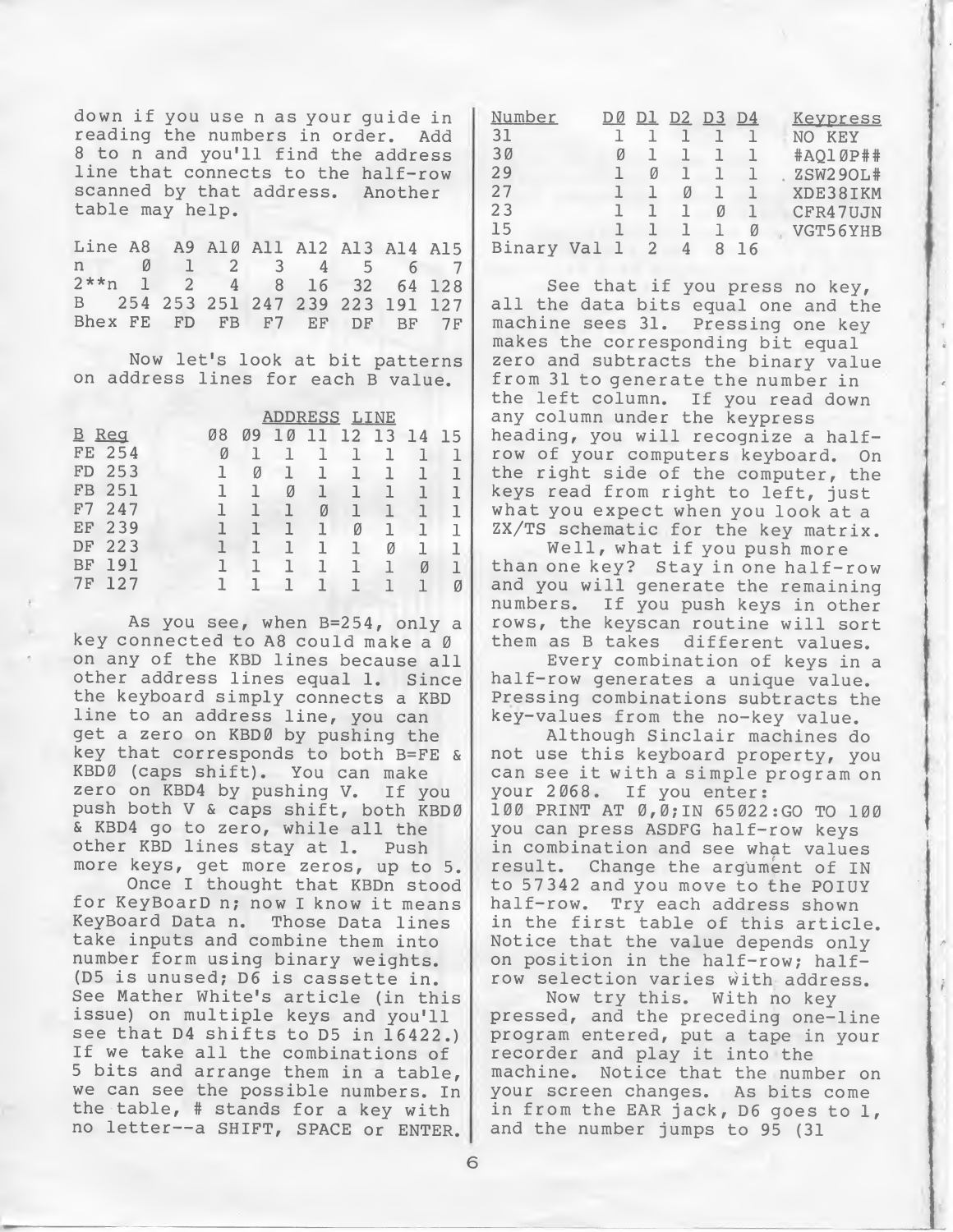because no key is pressed plus <sup>64</sup> from the D6 line).

Spectrum computers differ slightly in the values returned for keypresses. But the differences are regular and understandable.

| Machine No-Key D D D D D D D D |                               |  |  |  |  |
|--------------------------------|-------------------------------|--|--|--|--|
| Name Value 0 1 2 3 4 5 6 7     |                               |  |  |  |  |
| TS1000 63 1 1 1 1 1 0 0        |                               |  |  |  |  |
| TS2068 31 1 1 1 1 1 0 0 0      |                               |  |  |  |  |
| SPECTRUM 255 11111111          |                               |  |  |  |  |
| SPECTRUM3 191 1 1 1 1 1 1 0 1  |                               |  |  |  |  |
|                                | As Robert La Jeunesse pointed |  |  |  |  |
|                                |                               |  |  |  |  |

out in SYNTAX (Oct.83, p22), you need only use LD BC,portadd plus an IN A, (C) to achieve register indirect addressing on your ZX/TS computer. For convenience, we will also use RAND to convert decimal to hex and store the result in the system variable SEED (16434,5). (A trick we learned from the June 1983 issue of the Sinclair-Timex User Group Newsletter published by The Boston Computer Society.) To get the widest possible application of this, let's set RAMTOP below IK and use <sup>a</sup> routine that can run on a ZX81, but make the machine code run<br>independent of location. This code independent of location. simulates IN for your ZX/TS. POKE 16388,236;Set RAMTOP To 17388 POKE 16389,67 NEW POKE 17388,237;ED LD BC,(nn) POKE 17389,75 ;4B nn=SEED POKE 17390,50 ;32 Address of SEED POKE 17391,64 ;40 sys var (16434) POKE 17392,237;ED IN r,(C) r=A POKE 17393,120;78<br>POKE 17394,6 ;06 LD B,0 POKE 17394,6 ;06<br>POKE 17395,0 ;00 POKE 17395,0 POKE 17396,79 ;4F LD C,A POKE 17397,2 01;C9 RETURN TO BASIC Now use this BASIC loop: 10 INPUT N (n is a number from our<br>20 RAND N first table.) 30 LET X=USR 17388 40 PRINT AT 0,0;N,X 50 GOTO 30

Special thanks to Andy Boles & his users' group, 2059 Pennel Cove, Memphis, TN 38116, 901/346-0890



SYNTACTIC SUM--TS2068

This program calculates Syntactic Sums for TS2068 programs. The number returned by USR 65500 should match the one printed after our program listings. The program runs anywhere in RAM.

Syntax, Inc. hereby grants everyone the right to use the this program, to generate Syntactic Sums and to publish them with programs. Replication is strictly prohibited without our written consent.

Michael S. Shaw, Enfield CT<br>REM 2068 Syntactic Sum<br>CLEAR 65499  $\equiv$ 1ē FOR 8=65500 TO 65534  $20$ READ<br>POKE a,d<br>NEXT a 30  $\triangle$   $\Box$ 5Ø. PRINT "T52068 Syntactic Sum 60 Loaded"<br>
70 PRINT "Use PRINT USR 65500<br>
10 execute."<br>
50 DATR 157,042,075,092,237,07<br>
5,083,000,000,193,0311,120,177,04<br>
9,033,000,000,193,011,120,177,04<br>
9,024,241,088,017,201<br>
9,024,241,068,017,201<br>
8YNTACTIC SUM: 22803, Loaded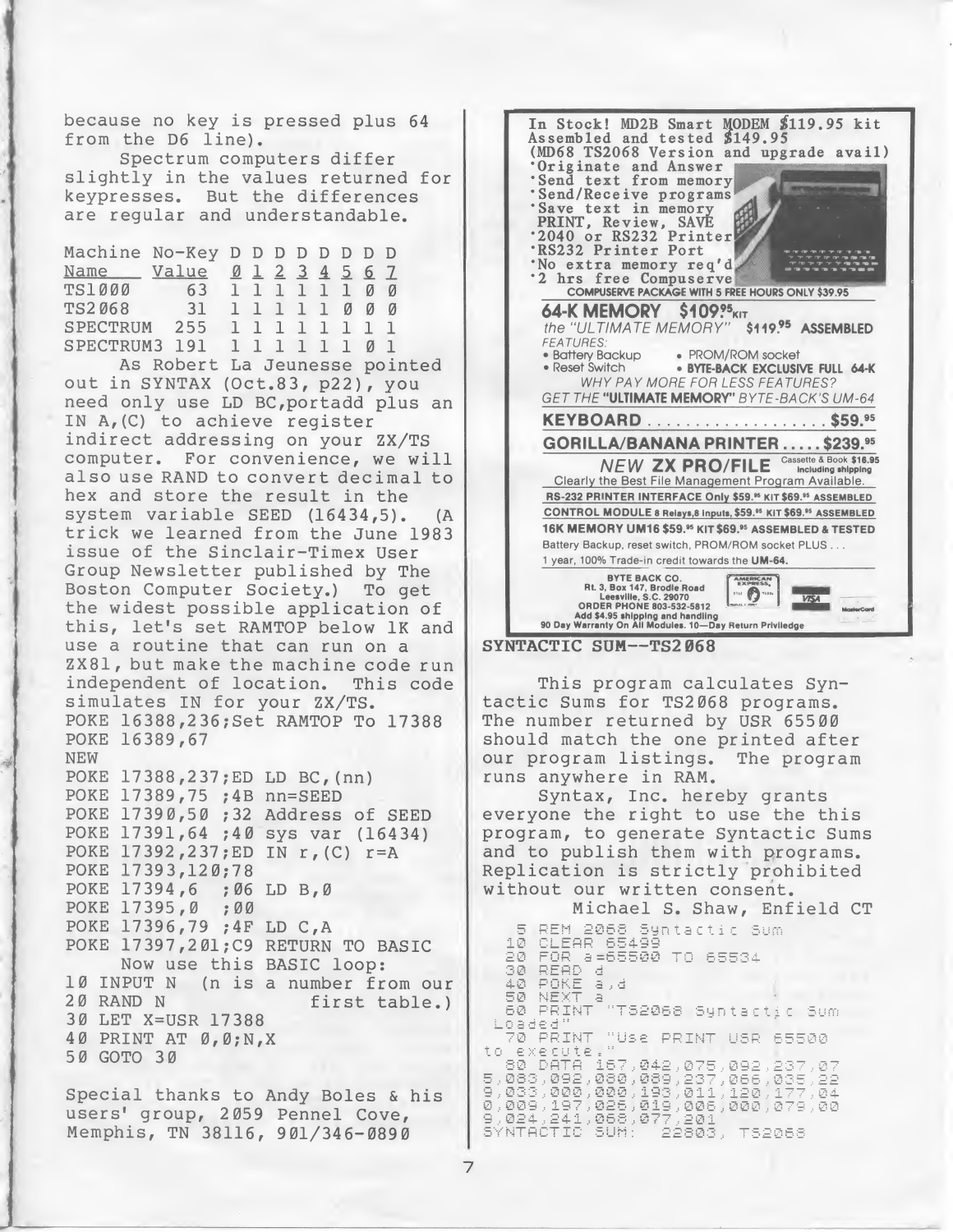# DETECTING MULTIPLE KEYS

INKEY\$ returns the character of the key currently being pressed, returning the empty string for no key and for multiple keys. But you can use the system variables and a few bytes of machine code to detect multiple keys of your choosing.

Memory locations 16421 & 16422 store a keyboard matrix code for the keys currently held down. Your ZX/TS system calls these system variables LAST\_K; they have no direct counterpart in Spectrum and 2068 machines.

| Contents of 16421<br>KEY | $Bit = ∅$      |                  | 16422<br>Bit=Ø |
|--------------------------|----------------|------------------|----------------|
| ZXCV                     |                | SHIFT            |                |
| <b>ASDFG</b>             |                | AO10P##          |                |
| OWERT                    | $\overline{2}$ | ZSW29OL.         | 2              |
| 12345                    | 3              | XDE38IKM         | 3              |
| 09876                    |                | CFR47UJN         |                |
| POIUY                    | 5              | VGT56YHB         | 5              |
| #LKJH                    | 6              | (# means shift,  |                |
| #.MNB                    |                | enter, or break) |                |

Both locations are all ones (255 dec.) when no key is pressed. When you push a key, one or more bits in each system variable become zero. For example, depressing <sup>B</sup> makes bit <sup>7</sup> of 16421 and bit <sup>5</sup> of <sup>16422</sup> go to zero. All other bits remain set to 1. So the contents of these locations for <sup>B</sup> equal:

# $(16421) = 01111111 = 127$  $(16422) = 11011111 = 223$

Only the SHIFT key works with a different pattern--bit Ø of 16422 becomes <sup>0</sup> while all bits of <sup>16421</sup> remain 1. In typing, you use SHIFT with another key, and the exception permits the ZX/TS to allow one twokey pair while rejecting other combinations.

Thus, SHIFT <sup>B</sup> returns:

 $(16421)=01111111=127$  $(16422)=11011110=222$ Use the following program to

see these patterns on your screen. Compare the results to the charts preceding.

| 30<br>40<br>60<br>70<br>80<br>90<br>95<br>100<br>110<br>120<br>130.<br>140 LET<br>160<br>170<br>190 NEXT<br>299 GOTO<br>000 DIM A(2)<br><u>וֹפֹּ</u> םׁ בְּפִּנ<br>200L<br>500 GOSUB<br>DIOS B99.<br>Extractio                                                                                                                                                                                               | IF<br>LET<br>ET.<br>Ł<br>IF<br>NEXT | 10 GOTO 1000<br>LET K\$=INKEY\$<br>K\$="" THEN GOTO 30<br>50 RETURN<br>SCROL<br>ř.<br>$LET Z=15421$<br>PRINT<br>$FOR$ $D = 5$<br>LET $A= A(D)$<br>PRINT A; 5\$;<br>$FOR$ $F = 7$<br>150 PRINT A>=X;<br>$A$ > = X THEN LET $A=A-X$<br>$\overline{r}$<br>180 PRINT<br>Ð<br>200 GOSUB 30<br>ET | $X = 2 ÷ ÷ F$<br>50<br>$5 \pm 10^{-10}$<br>30<br>50<br>SUM:                  | $A(5) = PEEK Z$<br>A (545) =PEEK (Z+5)<br>K\$; 5\$;<br>TO<br>TO 0 STEP -1<br>S=PI/PI | 5+5                                                                                                                             |                       | 22782, 8K ROM                                                                                                                                                                                          |                                                         |  |
|--------------------------------------------------------------------------------------------------------------------------------------------------------------------------------------------------------------------------------------------------------------------------------------------------------------------------------------------------------------------------------------------------------------|-------------------------------------|---------------------------------------------------------------------------------------------------------------------------------------------------------------------------------------------------------------------------------------------------------------------------------------------|------------------------------------------------------------------------------|--------------------------------------------------------------------------------------|---------------------------------------------------------------------------------------------------------------------------------|-----------------------|--------------------------------------------------------------------------------------------------------------------------------------------------------------------------------------------------------|---------------------------------------------------------|--|
| į<br>253<br>contract the contract of the contract of the contract of the contract of the contract of the contract of<br>253<br>253<br>253<br>253<br>254<br>253<br>$\frac{251}{247}$<br>$\begin{array}{l} 239 \\ 223 \end{array}$<br>$\frac{1}{127}$<br>$\frac{1}{27}$<br>$\frac{1}{2}$<br>$\frac{1}{2}$<br>$\frac{1}{2}$<br>$\frac{1}{3}$<br>$\frac{1}{3}$<br>$\frac{1}{1}$ $\frac{1}{2}$ $\frac{1}{7}$<br>Ą | 1<br>1<br>j.<br>11<br>11            | 1111101<br>1111101<br>$\frac{1}{2}$<br>111101<br>$\tilde{\gamma}$<br>1<br>4<br>11111101<br>11111110<br>11111101<br>111011<br>11110111<br>111011<br>11011<br>10111111<br>01111111<br>01111111<br>10111<br>$\frac{1}{2}$<br>1101<br>11011111<br>1011<br><b>DETT</b>                           | 101<br>11<br>111<br>$\ddot{\perp}$<br>11<br>1<br>11<br>1111<br>$\frac{1}{4}$ | $\overline{q}$ $\overline{q}$                                                        | 253.<br>251<br>247<br>239<br>223<br>223<br>223<br>223<br>223<br>223<br>223<br>223<br>223<br>246<br>246<br>246<br>247<br>$O = 7$ | 11011<br>11011<br>111 | 11111101<br>11111011<br>11110111<br>11101111<br>11011111<br>110111<br>11011111<br>11011111<br>÷<br>1<br>110111<br>1101111<br>11011111<br>11110110<br>11110110<br>10110<br>247 11110111<br>247 11110111 | 1<br>1<br>11<br>$\mathbf{1}$<br>$\mathbb{I}$<br>11<br>3 |  |

When you run this program, hold the key down until the first decimal value prints.

Now we can construct a machine code routine to detect multiple-key presses. But first we will need to choose a specific set of keys to test for. Use the preceding charts to see which bits should equal 0. (Convert them to decimal if you wish.) Now change all the ones to zeros and all the zeros to ones. (Subtract from <sup>255</sup> if you are using decimal.) POKE these new values in locations 16519 and 16523.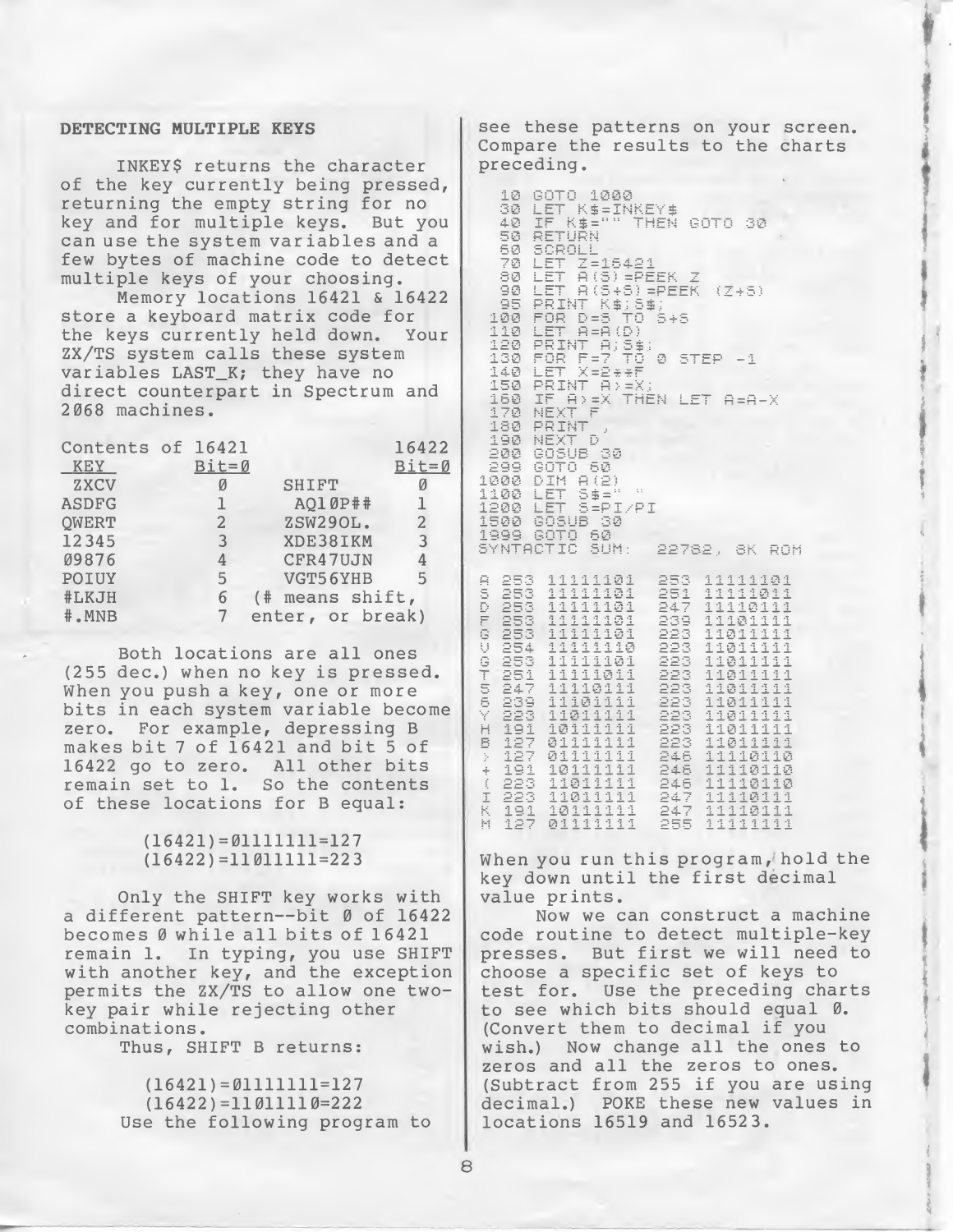For example to test for  $S$ ,  $G$  & A, you must decide which bits to zero. From the preceding tables we see these required zeros:<br>
16421 16422<br>
<u>Letter</u> Bit=0 Bit=0<br>
S 1 2<br>
G 1 5<br>
A 1 1<br>
So we need the following:<br>
(16421)=11111101=2 16421 16422<br>Bit=0 Bit=0  $\frac{\text{Letter}}{\text{S}}$  Bit=0 Bit<br>3 1 2  $S$ G 1 5 So we need the following: (16421)=11111101=253 (16422)=11011001=217 To get the values needed for our program, we must reverse all Is and 0s, bit by bit (complement the number). You can do this using the decimal values by subtracting them from 255. Thus: 11011001=217 + 00100110= 38 11111111=255 So we will use <sup>2</sup> and <sup>38</sup> as values to put into our sample MC program. Now use the following machine code routine to test for <sup>a</sup> specific combination of depressed keys.<br>\_\_\_1 REM E9RND? NEW \*""? NEW A"" TAN SYNTACTIC SUM: 1848, 8K ROM 42 37 54 125 230 2 192 124 38 192<br>Now enter: 0 201 2 PRINT USR 16514 3 SCROLL 4 GOTO 2 RUN When you press the selected

keys, you'll see a zero on-screen, otherwise you get 16514. So if you use IF NOT USR 16514 THEN...instead of IF INKEY \$ =... THEN..., you can test for more than one key. This extends your ability to write twoplayer games or to make combination locks for your programs.

Mather White, Rome PA

[Values stored in 16421 & 16422 are related to the numbers we generated in KEYBOARD SCANNING. Except for the SHIFT key, the content of 16421 equals the B-register value that scans a half-row. Bits <sup>1</sup> through <sup>5</sup> of 16422 equal the data line inputs D0-D4. For the SHIFT key, 16421 holds 255, and 16422 holds 254.

Cassette input values do not show up in these variables, despite their appearance in keyscans.--KO]

# PAUSE WITHOUT FLASH

PAUSE n makes your ZX/TS display a screen for n/60 seconds or until <sup>a</sup> key is pressed. If <sup>n</sup> exceeds 32767, your computer waits until you press a key. If that key was down when the PAUSE began, the computer ignores it--you must press another. In SLOW mode, the screen flashes at the end of the PAUSE.

You can avoid these problems<br>the following MC routines. If with the following MC routines. flash bothers you, use the first of these in a <sup>1</sup> REM to control PAUSE without flash, and without ignoring keys already down when it starts.

| 1 REM 5 1805 UNPLOT SORNDUPRN<br>DACS ?""UARNDW""/ NEXT |  |
|---------------------------------------------------------|--|
| SYNTACTIC SUM: 2510, 8K ROM                             |  |
| 58 53 54 203 119 192 58 38<br>64 60 192 24 243          |  |
|                                                         |  |
| Set this up with:                                       |  |
| LET A=length of pause-1                                 |  |
| POKE 16515, A-256*INT(A/256)                            |  |
| POKE 16516, INT (A/256)                                 |  |
| AND start it with LET L=USR 16514.                      |  |
| If you simply want to wait for                          |  |
| a keypress, you can substitute this                     |  |
| code for PAUSE 4E4:                                     |  |
| 1 REM UARNDU""/ RAND                                    |  |
| SYNTACTIC SUM: 1047, 8K ROM:                            |  |
| 58 38 54 50 192 24 249                                  |  |

Mather White, Rome PA

You can use this MC REM loader to get the numbers listed in Mather White's articles into the REM statements. Be sure to start with line <sup>1</sup> containing as many X's as bytes in the MC, then enter the numbers one at a time. Stop with STOP followed by ENTER.

1 REM XXXXXXX<br>2 LET A=16514 3 INPUT D<br>4 POKE A,D<br>5 LET A=A+1 S GOTO 3 11 4031, 8K ROM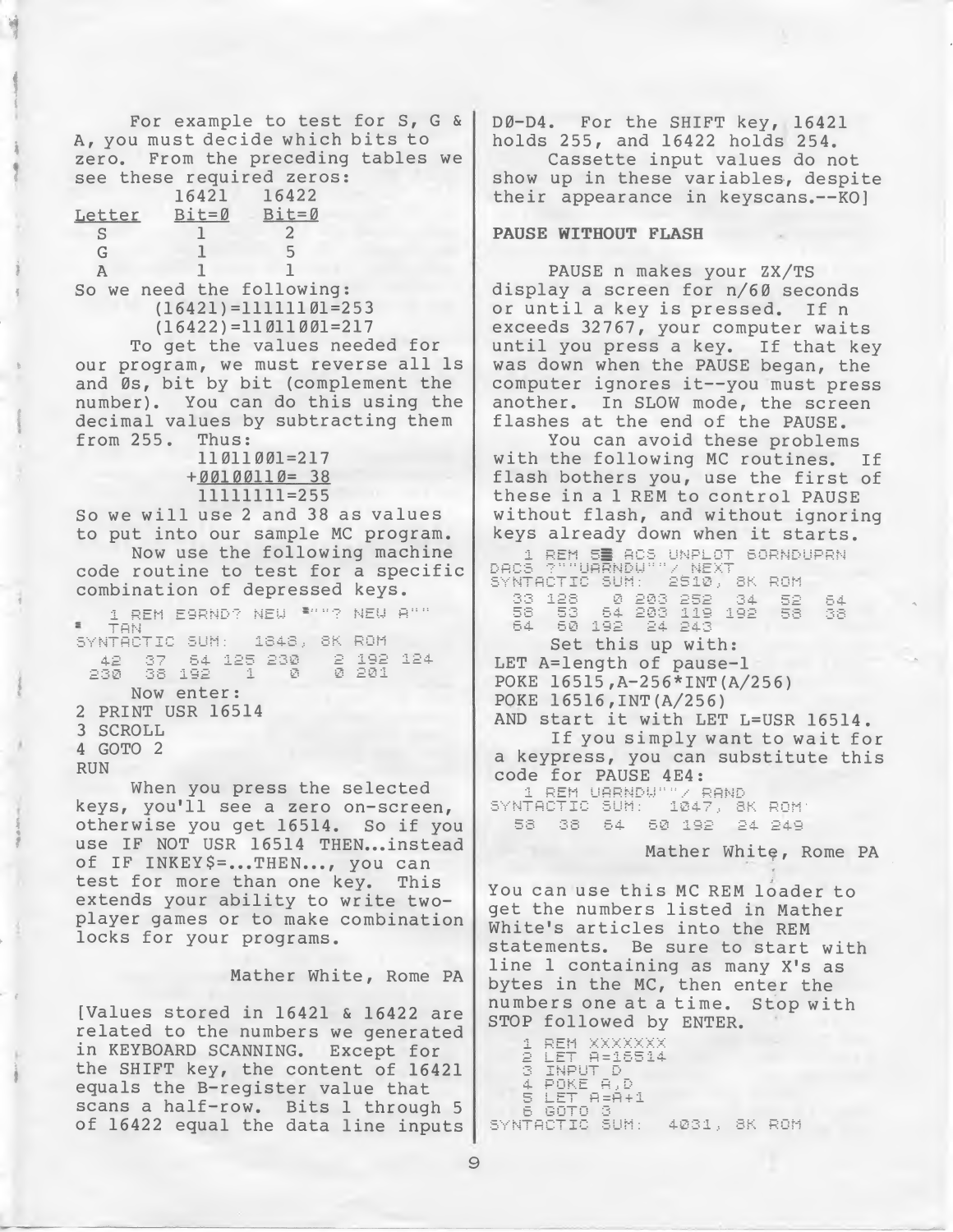# SYNTAX IS NOT DONNE, NOR BROWNING | CLASSIFIED ADS

SYNTAX will keep on publishing and actively seek to to identify or provide support for Sinclair/ Timex computers. We'll use our existing resources—such as drop-shipping capability—to help other suppliers continue to support users.

If you must stop supplying the products you developed, but want to continue supporting your customers, SYNTAX will accept documentation, program listings, tapes, annotated ROM listings—anything that would help your customers—notes, partial manuscripts, designs, PC layouts, or even special parts.

Want to donate your mailing list to suppliers who are going to continue? SYNTAX will accept list donations and make them available to all suppliers existing as of the donation date at the least cost we can manage for distribution.

To conserve cash, SYNTAX will print smaller issues until our ad base rebuilds. You control this if you tell advertisers you saw their ad in SYNTAX when you buy, we get more ads. We use that money to bring you more applications as well as utilities, tutorials, hardware projects, and machine code.

Those of you who save money by reading <sup>a</sup> friend's copy (or illegal copies) of SYNTAX, make advertisers believe it costs more to reach you in SYNTAX than in our competitors. Suppliers count warm bodies per ad dollar and compute bucks spent on an ad per resulting sale. You sell the ads. Products are advertised where you tell vendors--by purchase and referral--to contact you.

Within weeks, your free ride stops. You'll see why brand <sup>x</sup> is in XXXX. Ask not for whom the bell tolls, it tolls for thee, ad buyers and readers who believe big outfits stay in small markets. ECC & Timex<br>quit on you. Whither XXXX? Whither XXXX?

SYNTAX was made for thee! The best is yet to be, The last of this for which the first was made.

Reach thousands of ZX/TS users—for just \$9/line! Send your typed copy (35 characters per line) with check or MO to read us by the 15th to be published in the next issue exactly as typed. No fractions or cent<br>symbols. Include your phone No. Include your phone No. SYNTAX Classified, RD 2, Box 457, Harvard, MA 01451

GET THE WORKS NOW AND SAVE Get The Works II and take, absolutely FREE, your choice of three valuable products for your ZX/TS. See our ad on back cover.

SOLVE LOAD PROBLEMS! WINKY BOARD 2 cassette-computer interface also helps programs for loading TS1000 tapes into TS2068 +MORE \$20.95 assm 15.95 kitPPD Free catalog G.RUSSELL ELEC. RDl-539 Centre Hall PA 16828

CRYSTAL COAST SOFTWARE: Educational Entertaining and Practical Programs Send for FREE catalog: PO BOX 233, MOREHEAD CITY, NC 28557

PRO/FILE UPDATES: the newsletter for ZX Pro/File owners. Get mods, enhancements, and explanations as they occur for \$9.95/yr. Get the PRO/FILE program for \$16.95 VISA/MC welcome-Call (603) 586-7734 Tom Woods Box 64 Jefferson, NH 03583

\*\*\* THE DEFINITIVE TAX 1983 \*\*\* Fr 16K ZX81/TS1000. EASY DATA ENTRY AUTO-TAX COMPUTATION FOR EACH CHNGE INCLS INCOME AVERAGING. For APR 84 Cassette:15.95 2365 Newcastle,Cardiff,Ca,92007 \*\*

HOT Z-II FOR THE 2068 The best of the TS1000 machine utilities has migrated to the 2068. Assemble, disassemble, label, relocate, single step, print/save listings with this multi-purpose utility. HOT Z-II is the way to learn Z80 code and discover how the computer works. Just \$24.95 <sup>+</sup> \$2 ph from Sinware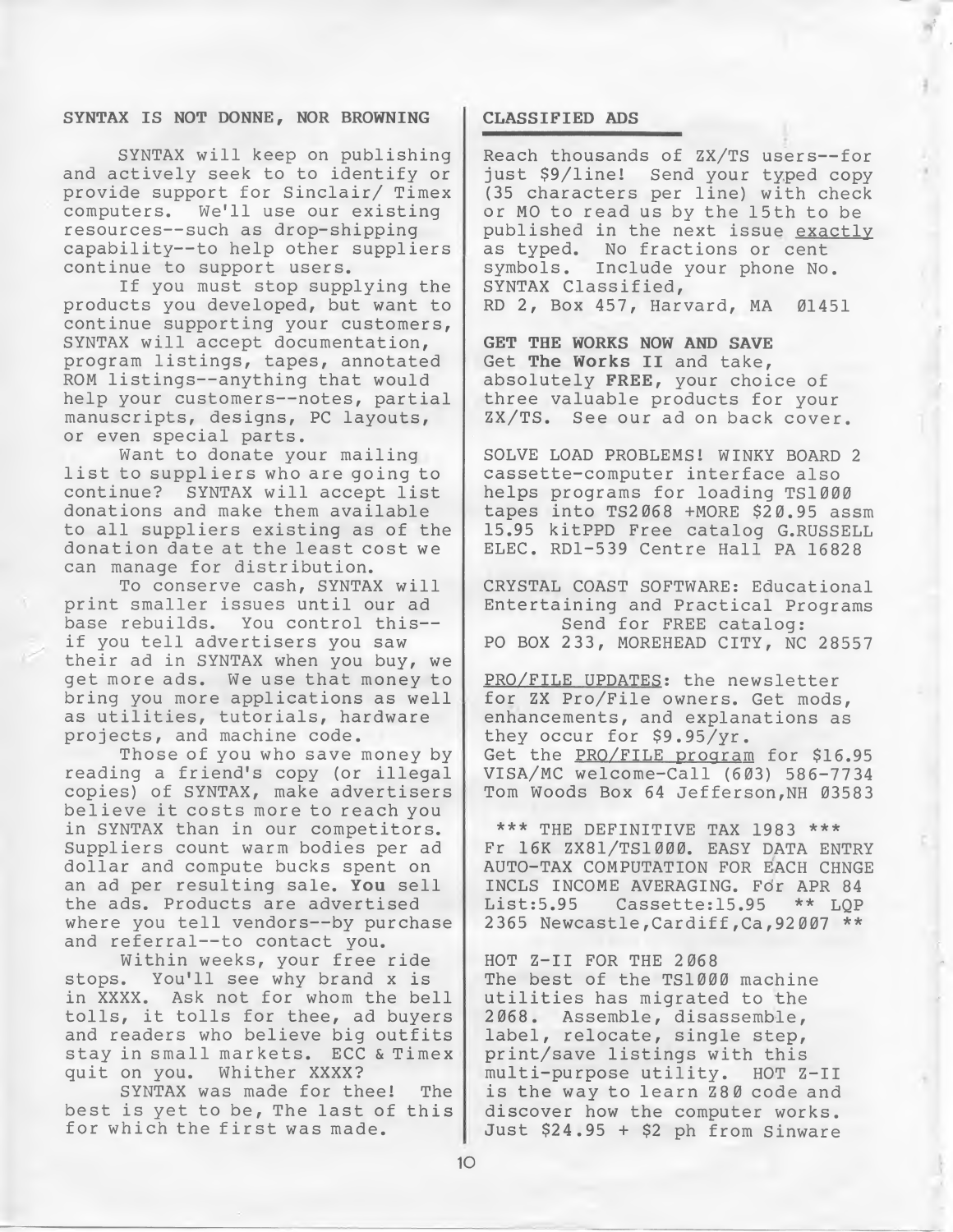SYNTAX is published monthly by <sup>a</sup> whollyowned subsidiary of The Harvard Group.

Syntax ZX80, Inc. RD 2, Box 457, Harvard, MA 01451. Telephone 617/456-3661. 12 issues, \$29. Single issue, \$4.

Publisher: Kirtland H. Olson Editor: Eric K. Olson Consulting Editor: Ann L. Zevnik Technical Consultant: Kirtland H. Olson

© Syntax ZX80, Inc., 1984. All rights reserved. Photocopying prohibited. ISSN 0273-2696

#### OUR POLICY ON CONTRIBUTED MATERIAL

SYNTAX invites you to express opinions related to any Sinclair or Timex com puter or peripheral, or the newsletter. We will print, as space allows, letters discussing items of general interest. Of course we reserve the right to edit letters to a suitable length and to refuse publication of any material.

We welcome program listings for all levels of expertise, written in either Sinclair BASIC or Z80 machine code. Programs can be for any fun or useful purpose. We will test run each one before publishing it, but we will not debug programs; please send only workable listings. Programs submitted on cassette can be tested more quickly and with less chance of error.

In return for your listing, we will pay you a token fee of \$2.00 per program we use. This payment gives us the nonexclusive right to use that program in any form, world-wide. This means you can still use it, sell it, or give it away, and so can we.

Fill out the coupon below and mail to: SYNTAX, RD 2, Box 457, Harvard, MA 01451  $\Box$  My check is enclosed.  $\Box$  Please charge my  $\Box$  VISA

| In return for your listing, we will pay you a token fee of \$2.00 per program we<br>use. This payment gives us the nonexclusive right to use that program in any form,<br>world-wide. This means you can still use it, sell it, or give it away, and so can we.<br>We will consider submissions of news and hardware or software reviews. Please |
|--------------------------------------------------------------------------------------------------------------------------------------------------------------------------------------------------------------------------------------------------------------------------------------------------------------------------------------------------|
| keep articles short (350-400 words). Again, we reserve the right to edit accepted                                                                                                                                                                                                                                                                |
| articles to suitable length. We will pay 7 cents per 6 characters, including spaces and                                                                                                                                                                                                                                                          |
| punctuation, for accepted articles.<br>When you send in articles for possible publication in SYNTAX, please include                                                                                                                                                                                                                              |
| the following information:                                                                                                                                                                                                                                                                                                                       |
| . How to operate the program, including what to input if it does not contain                                                                                                                                                                                                                                                                     |
| prompts.<br>. Whether you can run the program over again and how.                                                                                                                                                                                                                                                                                |
| · How to exit the program.                                                                                                                                                                                                                                                                                                                       |
| · The Syntactic Sum (program published in June 81;                                                                                                                                                                                                                                                                                               |
| send SASE for a free copy).<br>• What RAM size program requires.                                                                                                                                                                                                                                                                                 |
| · What ROM program uses (8K, 2068, Spectrum).                                                                                                                                                                                                                                                                                                    |
| · For MC programs, what addresses must change to relocate the code and wha                                                                                                                                                                                                                                                                       |
| ROM calls are used.<br>We pay for this explanatory text at the same rate as we pay for articles in addi-                                                                                                                                                                                                                                         |
| tion to payment for the program itself.                                                                                                                                                                                                                                                                                                          |
| If you want us to return your original program listing or article, please include                                                                                                                                                                                                                                                                |
| a self-addressed, stamped envelope. Otherwise, we cannot return submitted material                                                                                                                                                                                                                                                               |
| Fill out the coupon below and mail to: SYNTAX, RD 2, Box 45                                                                                                                                                                                                                                                                                      |
| $\Box$ My check is enclosed.<br>$\Box$ Please charge my $\Box$ VISA<br>Make checks Payable to:<br>$\Box$ Diner's Club $\Box$ Mastercard<br>SYNTAX ZX80, Inc.<br>$\Box$ American Express $\Box$ Access<br>$\Box$ Carte Blanche $\Box$ Barclaycard                                                                                                 |
| Account number                                                                                                                                                                                                                                                                                                                                   |
|                                                                                                                                                                                                                                                                                                                                                  |
| Signature <b>Signature</b>                                                                                                                                                                                                                                                                                                                       |
| <u> Les algebra de la pro</u><br><b>Name</b>                                                                                                                                                                                                                                                                                                     |
| <b>Address</b>                                                                                                                                                                                                                                                                                                                                   |
| State <u>Zip</u><br>City                                                                                                                                                                                                                                                                                                                         |
|                                                                                                                                                                                                                                                                                                                                                  |
| My subscription number is:                                                                                                                                                                                                                                                                                                                       |
| $\Box$ This is a new subscription                                                                                                                                                                                                                                                                                                                |
|                                                                                                                                                                                                                                                                                                                                                  |
|                                                                                                                                                                                                                                                                                                                                                  |
|                                                                                                                                                                                                                                                                                                                                                  |

FOR ADULTS ONLY: Software Package, 8 games,8-14K ea..Send \$2 4.95 :R.Todd 206 Sheridan St. N.Easton,Ma.02356

\*\*\* TEXTWRITER 2000 \*\*\* TS2068 WORD PROCESSOR. DOUBLE WIDE PRINTOUT FROM TS2040. FULL EDITING. WRITE FOR INFO. \$18.95 CASSETTE. BOB FINGERLE, 39639 EMBARCADERO FREMONT, CA 94538

MARINE & TROP. FISH PROGRAMS,Set up feeding, maint.,all you must know. <sup>2</sup> cass. \$13 ea.:KIDSMATH, add, sub, mult, div. <sup>1</sup> to <sup>3</sup> digits:\$9:HANGMAN 500 words,10 categ:\$10:LITTLE BLACK BK. mail & phone list:\$7: ZX/TS 16k all on cass. lists \$3:CAJUN SOFTWAR PO BOX 624, Chal., La., 70044

GOLF HANDICAPPER computes USGA han. for 46 players. 16K. \$20 ppd. Personal Computer Products 11200 Lockwood Dr. #307 Silver Spri. MD 20901 Harvard, MA <sup>01451</sup> 0/0,

s2/84

| 2 cass. \$13 ea.: KIDSMATH, add, sub,<br>mult, div. 1 to 3 digits: \$9: HANGMAN<br>500 words, 10 categ: \$10: LITTLE BLACK<br>BK. mail & phone list: \$7: ZX/TS 16k<br>all on cass. lists \$3: CAJUN SOFTWAF<br>PO BOX 624, Chal., La., 70044                                                                                                                                                                                                                   |
|-----------------------------------------------------------------------------------------------------------------------------------------------------------------------------------------------------------------------------------------------------------------------------------------------------------------------------------------------------------------------------------------------------------------------------------------------------------------|
| CASINO KENO - for TS1000 or TS2068<br>A game for one or a room full. Mark<br>your tickets then watch the numbers<br>come up on the display - just like<br>the Casinos at Las Vegas. T/S 2044<br>Printer recommended or use printed<br>tickets supplied. SASE for printout<br>fact sheet or order CC44 for TS1000<br>or CC144 for TS2068. \$17.95 + \$2.00<br>P&H. Calif residents add sales tax<br>MACSHAK SOFTWARE 73-312 IRONWOOD ST<br>PALM DESERT CA 92260. |
| GOLF HANDICAPPER computes USGA han<br>for 46 players. 16K. \$20 ppd. Per-<br>sonal Computer Products 11200 Lock-<br>wood Dr. #307 Silver Spri. MD 20901<br>rvard, MA 01451                                                                                                                                                                                                                                                                                      |
| YES! Please send me:                                                                                                                                                                                                                                                                                                                                                                                                                                            |
| $\Box$ The Combination II (13 issues of SYNTAX and SQ                                                                                                                                                                                                                                                                                                                                                                                                           |
| \$39                                                                                                                                                                                                                                                                                                                                                                                                                                                            |
| The Catch-up II (SYNTAX Jan. 82-Jan. 84, SQ Winter<br>\$77<br>82-Summer 83, plus binder)                                                                                                                                                                                                                                                                                                                                                                        |
| THE WORKS II (SYNTAX Nov. 80-Dec. 83, SQ Winter                                                                                                                                                                                                                                                                                                                                                                                                                 |
| \$97                                                                                                                                                                                                                                                                                                                                                                                                                                                            |
| 12 issues of SYNTAX<br>\$29<br>□                                                                                                                                                                                                                                                                                                                                                                                                                                |
| 3 issues of Syntax Quarterly (Winter 82-Summer 83)<br>\$25<br>$\Box$                                                                                                                                                                                                                                                                                                                                                                                            |
| 1 issue Syntax Quarterly □ Winter 82 □ Spring 83<br>$\Box$<br>\$9                                                                                                                                                                                                                                                                                                                                                                                               |
| \$4<br>1 Binder \$9 □ 1 issue of Syntax<br>0                                                                                                                                                                                                                                                                                                                                                                                                                    |
| Telephone orders call                                                                                                                                                                                                                                                                                                                                                                                                                                           |
| 617-456-3661                                                                                                                                                                                                                                                                                                                                                                                                                                                    |
| These offers expire $4/15/84$ - SUBSCRIBE NOW.                                                                                                                                                                                                                                                                                                                                                                                                                  |
|                                                                                                                                                                                                                                                                                                                                                                                                                                                                 |
|                                                                                                                                                                                                                                                                                                                                                                                                                                                                 |
|                                                                                                                                                                                                                                                                                                                                                                                                                                                                 |
|                                                                                                                                                                                                                                                                                                                                                                                                                                                                 |
|                                                                                                                                                                                                                                                                                                                                                                                                                                                                 |